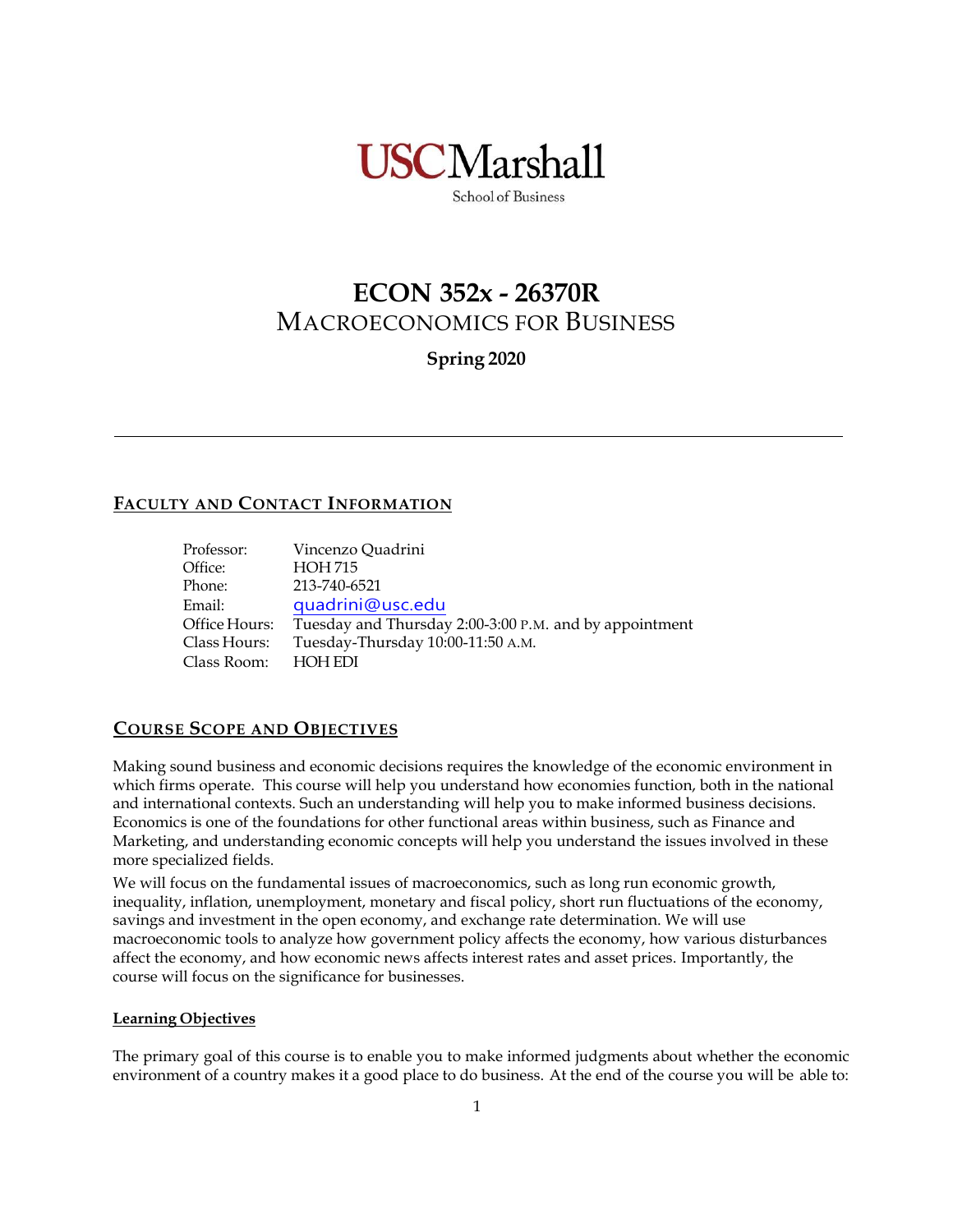- 1. Apply graphical and algebraic tools to analyze various economic models and address questions in economics.
- 2. Apply the basic demand and supply model to calculate equilibrium wage rates, employment, interest rates and investment in an economy.
- 3. Use the neoclassical growth model to measure and forecast GDP in different economies.
- 4. Find sources of macroeconomic data, manipulate them, and understand how they have been behaving historically and how they compare across countries.
- 5. Understand and critically evaluate the news about the macro economy in the financial press.
- 6. Be able to evaluate the effects of government policy such as changes in tax rates, or money supply on individuals, firms, and the economy.
- 7. Collaborate with others to judge news about the U.S. and world economy.
- 8. Demonstrate an ability to gather and disseminate information and communicate it clearly, logically, and persuasively in professional contexts.

#### **Alignment with Marshall School of Business Program Learning Goals**

The above course learning objectives align with the Marshall School program goals in the following way:

- 1. Our graduates will understand types of markets and key business areas and their interaction *to effectively manage different types of enterprises* (HIGH EMPHASIS)
- 2. Our graduates will develop a global business perspective. They will understand how local, regional, and international markets, and economic, social and cultural issues impact business decisions *so as to anticipate new opportunities in any marketplace*. (HIGH EMPHASIS)
- 3. Our graduates will demonstrate critical thinking skills *so as to become future-oriented decision makers, problem solvers and innovators.* (HIGH EMPHASIS)
- 4. Our graduates will develop people and leadership skills to promote their effectiveness as *business managers and leaders.* (MEDIUM EMPHASIS)
- 5. Our graduates will demonstrate ethical reasoning skills, understand social, civic, and professional responsibilities and aspire to add value to society. (LOW EMPHASIS)
- 6. Our graduates will be effective communicators *to facilitate information flow in organizational, social, and intercultural contexts.* (MEDIUM EMPHASIS)

#### **PREREQUISITES**

- *•* ECON 351 (Microeconomics for Business) or equivalent
- *•* MATH 118 (Fundamental Principles of the Calculus) or equivalent, for which a working knowledge of basic algebra is a prerequisite. There will be exam questions requiring calculations.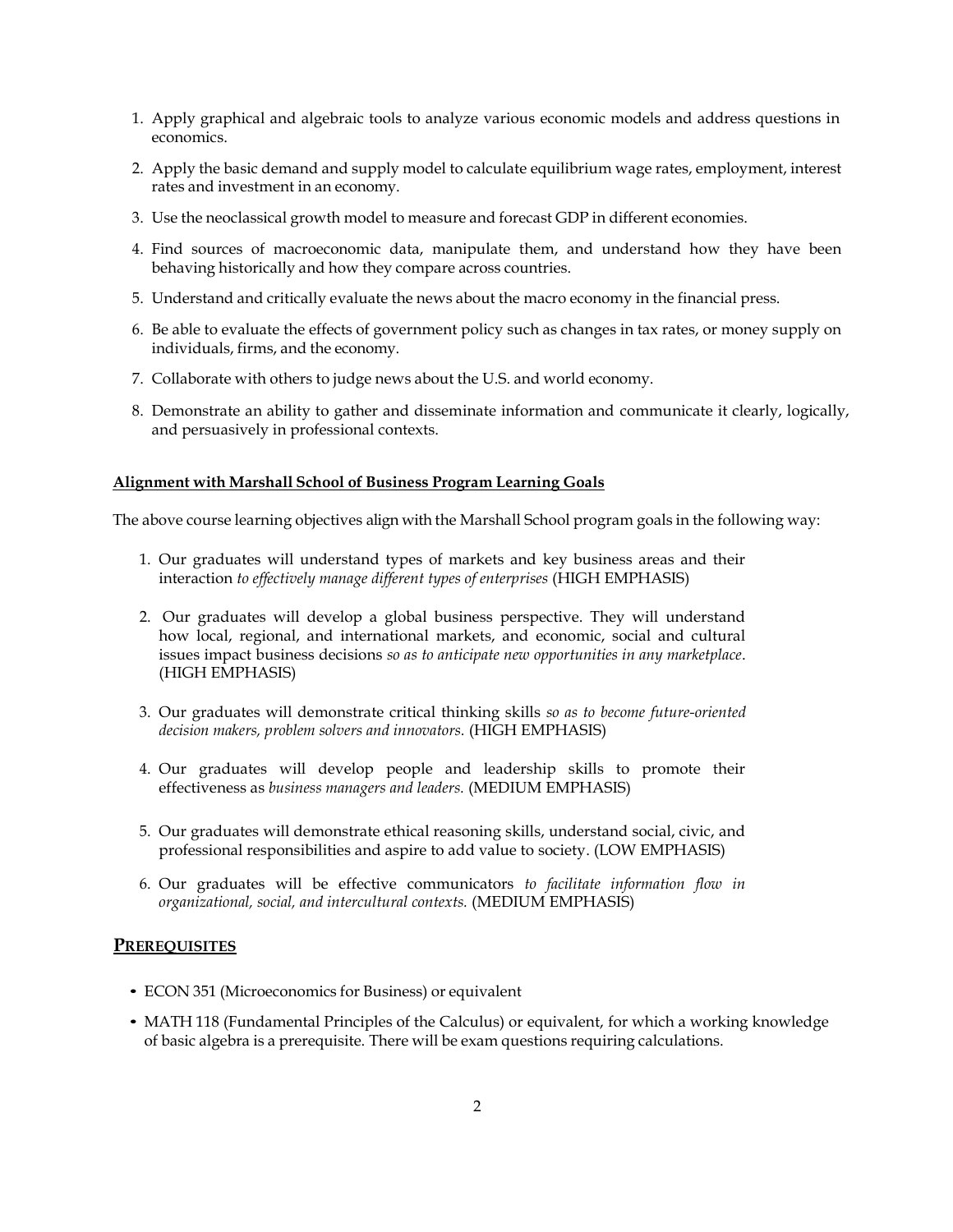### **COURSE MATERIALS**

#### **RequiredMaterials**

- *•* **Slides:** I will post slides for each topic before the first class session dealing with the particular topic.
- *•* **Textbook:** Andrew B. Abel, Ben S. Bernanke, and Dean Croushore, *Macroeconomics*, 10th edition.
- *•* **MyEconLab**: This is an online instructional resource. There are three ways to purchase MyEconLab. 1) You can purchase hard copy of the textbook (indicated above) which comes with MyEconLab registration. 2) You can purchase the MyEconLab together with the e-book without having to purchase the hard copy of the book. 3) You can purchase only the MyEconLab without the e-book or the hard copy of the book. Please consult the USC bookstore for pricing. When registering with MyEconLab, please use your school email and official registration name rather than nicknames and other email accounts such as gmail etc.
- *•* **Excel Software**: Besides access to MyEconLab and Blackboard, you will also need Microsoft Excel software. USC students can download Microsoft Office 2013 for free use on up to five devices. The software is available both for Windows and Apple. More information can be found at http://itservices.usc.edu/office/.

#### **Recommended Materials**

*•* **Popular Press:** I recommend that you get in the habit of reading economic and business news through the lenses of the material covered in this course. A well-known weekly magazine is *The Economist*, a British publication with extensive U.S. and world coverage. Several high-quality daily newspapers are also a good source for domestic and international economic news such as *The Wall Street Journal*, *The New York Times* and *The Financial Times*.

#### **COURSE REQUIREMENTS AND GRADING**

The requirements for the course and the associated weights to determine the final grade are given below:

| Requirement                  | Weight |
|------------------------------|--------|
| Six problem sets (1.5% each) | 9%     |
| Six quizzes (1.5% each)      | 9%     |
| Group presentation           | 5%     |
| First Midterm Exam           | 25%    |
| Second Midterm Exam          | 25%    |
| Final Exam                   | 27%    |
| Total                        | 100%   |

Each course requirement receives a numerical score but not a letter grade. The overall numerical score in the course is converted into a letter grade at the end of the semester in accordance with the Marshall School guidelines. There is no official quota for the number of A's, B's, etc., although the average grade for required undergraduate courses can be expected to be close to 3.0 (corresponding to a B) out of 4.0.

**Problem sets (9%)** - There will be six problem sets that I will make available on Blackboard. Each assignment specifies the due date. They must be ended in at the beginning of the class in the day in which they are due. I expect that you complete the assignments by the end of the previous day in which the problem set is due. If there is a justifiable emergency (like illness) that prevents you from completing the assignment, you need to contact me by the end of the previous day in which the assignment is due. The emergency must be documented. In absence of advance notice and proper documentation of the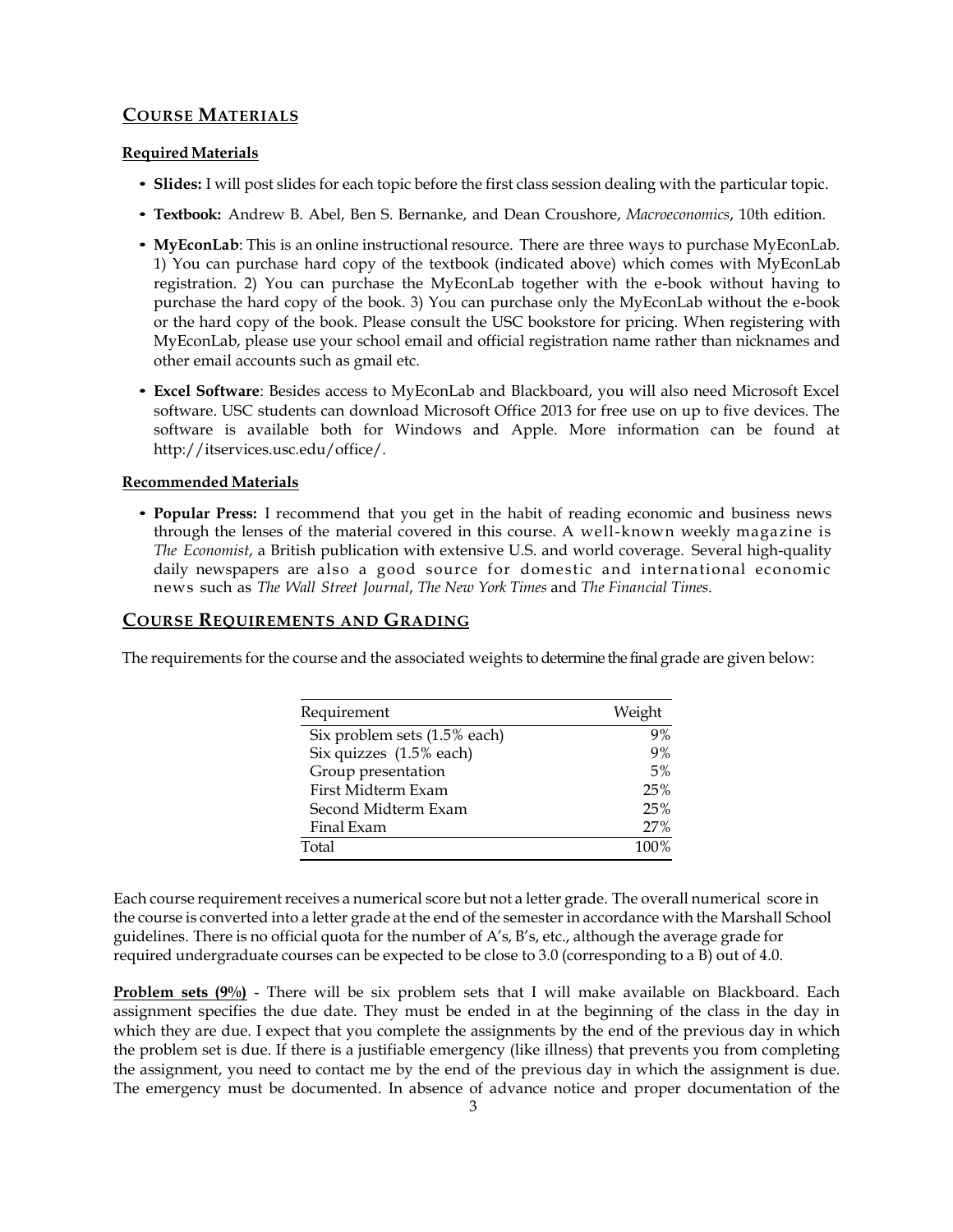emergency, the credit for the problem set will be zero.

The problem sets will be graded only based on completion, not accuracy. They are extremely important in preparation for the exams. Placing effort on the problem sets will increase significantly your performance in the three exams.

**Quizzes (9%)** - There will be six quizzes, each worth 1.5% of the course grade. The quizzes will consist of multiple-choice questions, short essay type questions, and problem solving. Quizzes will be a good practice and a good lead for the type of questions contained in the exams.

**Group presentation (5%)** - You will form groups of 4 students and present one of the specified topics that will be listed in Blackboard. Presentations will take place throughout the semester either at the beginning of the class or at the end of class. All members of the group must be present during the presentation. Teams are expected to make a formal presentation with slides (about 15 minutes). Additional information will be provided in class.

**Exams (77%)** - Each of the three exams (the two midterms and the final) is not cumulative and will address the subject matter covered after the previous exam. For all the exams, you are responsible for the assigned textbook chapters (including the "applications" sections) and any material covered in class. The exams are intended to assess how well you understand the basic ideas and principles.

You will have 90 minutes for each exam (midterms and final). All exams are closed-book, closed-notes and multiple-choices. You may use a calculator but not a cell phone, laptop, or any other electronic devices.

| Exam Dates                                |                                           |  |
|-------------------------------------------|-------------------------------------------|--|
| First Midterm Exam<br>Second Midterm Exam | Tuesday, February 18<br>Tuesday, March 31 |  |
| Final Exam                                | Wednesday, May 12, 8:00 A.M.              |  |

**Make-up Exams and Assignments** - Except in extraordinary circumstances, make-up exams will not be allowed. If a student must miss an exam, he/she normally will be given a zero for that exam. If there are exceptional circumstances that prevent a student from taking an exam, he/she should discuss the reason with the instructor and obtain prior written permission for a make-up. Make-ups will not be given merely for a student's convenience or because he/she is not adequately prepared for the exam. Unexcused absences from exams will result in zero credit except in the most extreme emergencies. Emergencies arising late in the semester may result in a grade of incomplete (IN) in the course. In all of these cases, it is the responsibility of the student to document the exceptional circumstances. No student is permitted to take an exam before the normally scheduled time.

**Incomplete Grade** - An incomplete (IN) grade may be assigned due to an "emergency" that occurs after the twelfth week of classes. An emergency is defined as a serious documented illness, or an unforeseen situation that is beyond the student's control, that prevents a student from completing the semester. Prior to the twelfth week, the student has the option of dropping the class. Arrangements for completing an IN course should be initiated by the student and negotiated with the instructor. Class work to complete the course should be completed within one calendar year from the date the IN was assigned. The IN mark will be converted to an F grade should the course not be completed.

#### **EXPECTATIONS AND CLASSROOM ETIQUETTE**

An active and productive classroom is essential for the success of this course. Cultivating and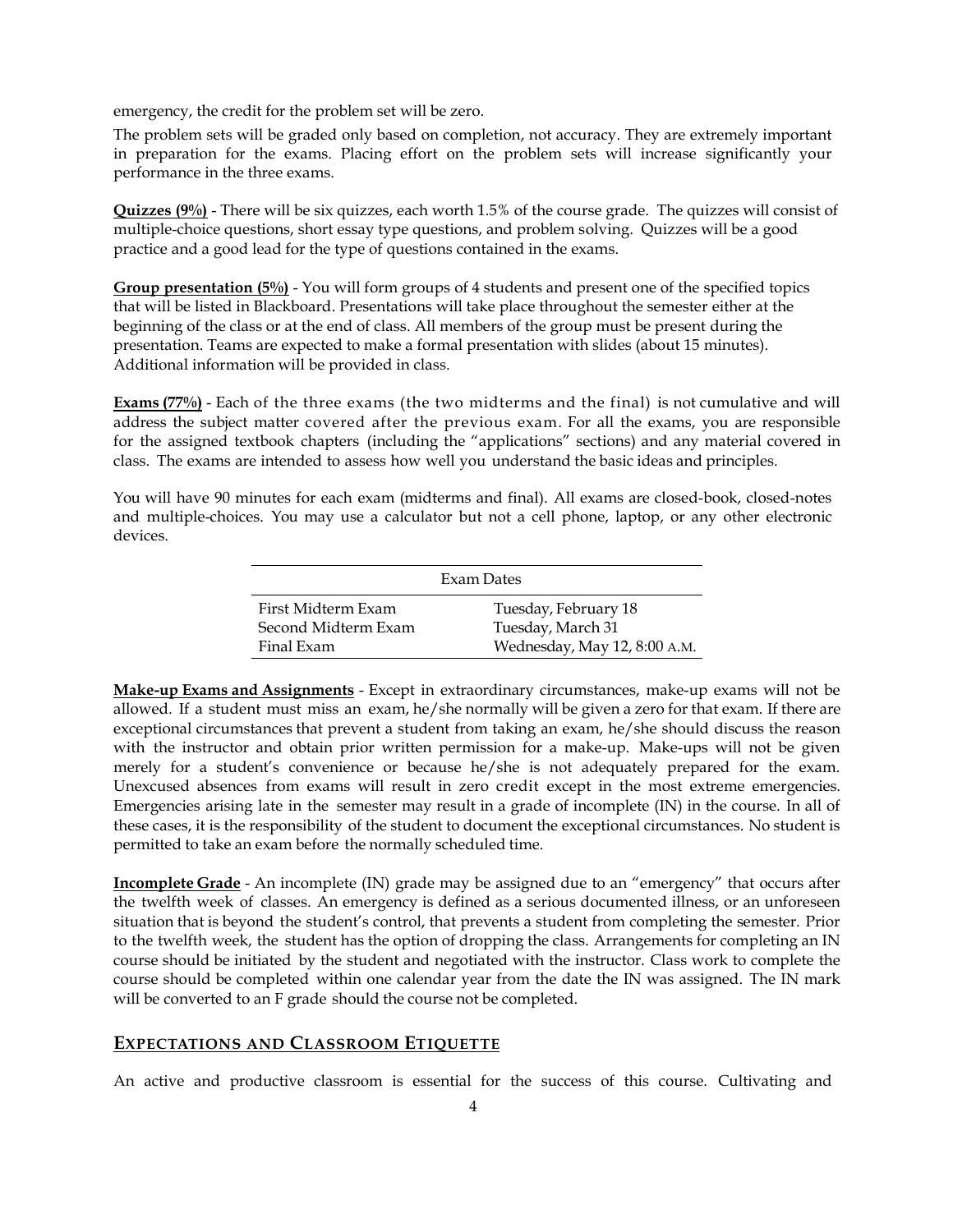maintaining such an environment is the responsibility of the instructor and the students. This responsibility imposes several obligations on all of us. It is very important that each of us comes prepared for each and every session. It is not necessary that you know the material before each class, but it is important that you spend sufficient effort to gain some grasp of the ideas we will be discussing. To be more specific, prior to every session, you should do the following: 1) read all of the assigned materials, 2) attempt to address and answer some of the questions found at the end of each chapter; 3) give some thought to the broader implications of the materials.

It is also very important that you contribute to the interactive nature of the classroom environment. Classroom interaction is highly encouraged. I especially encourage active participation in the discussion through observations and questions. I expect many questions from students.

Please observe the following procedures:

- *•* Please arrive on time in the classroom.
- *•* Please turn off your cellular phones before entering the class.
- *•* No laptop or other internet access devices can be used in class.
- *•* No text messaging is allowed during class.
- *•* Videotaping faculty lectures is not permitted, due to copyright considerations. Audiotaping may be permitted if approved by the professor. Use of any recorded material is reserved exclusively for USC Marshall's students.
- Private discussions among students are disruptive to others. If you have a question or something to contribute to the class discussion, please share it with all of us.
- If you have to leave early on a particular day for a valid reason, please let me know in advance. Also, try to find a seat near an exit to minimize disruption to others.
- *•* For the exams, please arrive on time and take your seat promptly. You may start only when I announce the start of the exam and you must stop and hand in your exams when the exam ends. Examination time includes writing your name and transferring your answers to scantron.
- *•* You are expected to attend the section you are registered in.

#### **COMMUNICATION PROTOCOLS**

#### **Consultation with Instructor**

If you have questions on course material or other course-related issues, please do not hesitate to contact me by email or in person. Contact information appears on page 1 above.

Economics is an analytical discipline in which concepts build logically on one another. It may be more difficult to recover from failure to keep up with the material in this course than in some other courses. If you believe you are failing to gain a basic grasp of fundamental course concepts, please contact me so that we can try to resolve the difficulties sooner rather than later.

#### **Distribution of Class Information**

- *•* **Blackboard:** I will use Blackboard for several purposes:
	- **–** To distribute various documents, including class slides and readings that become available during the semester.
	- **–** To post announcements relevant to the course. Please check Blackboard regularly for new announcements.
	- **–** To send email messages. It is your responsibility to make sure either that your Blackboard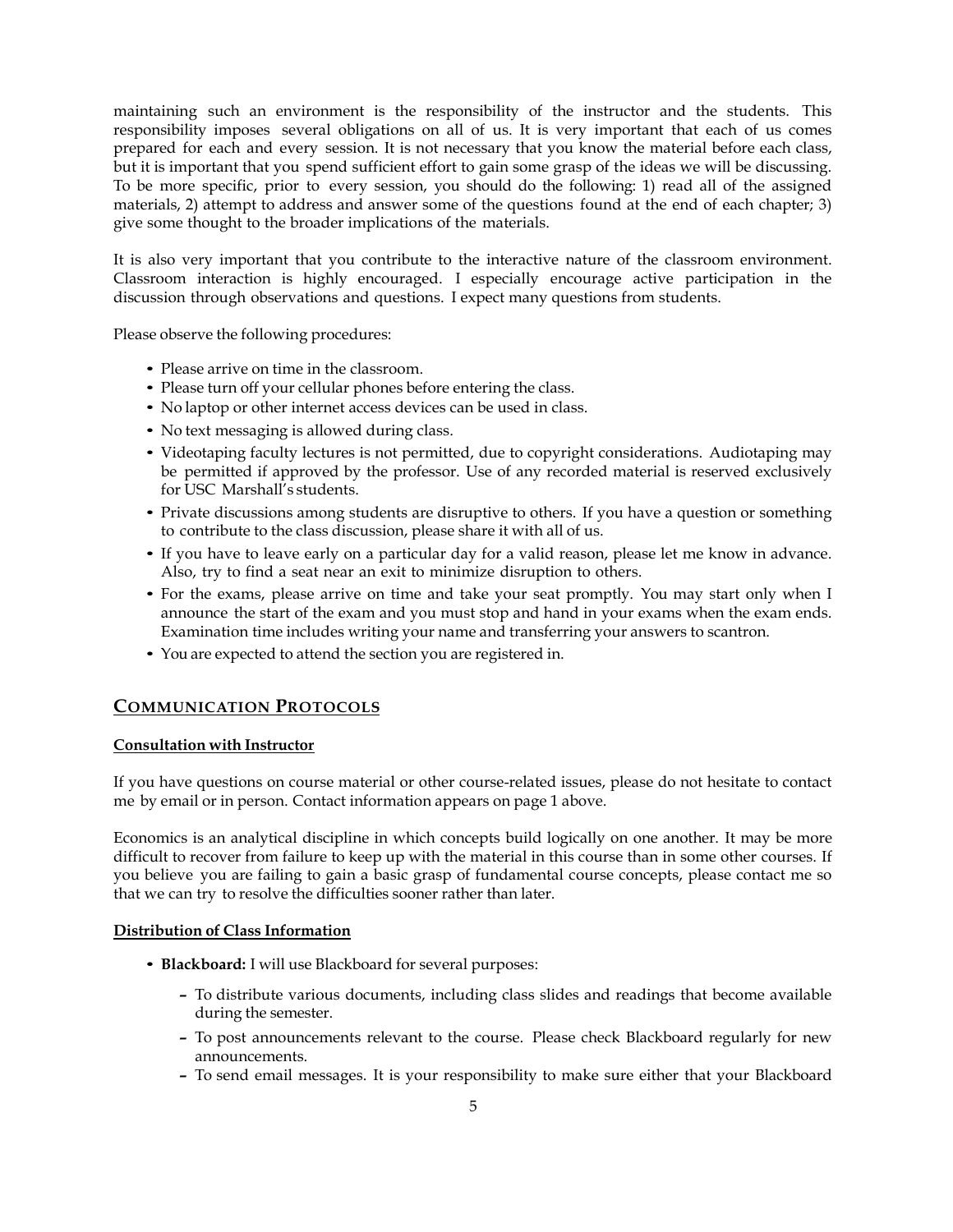email address is the one you regularly check or that email sent to your Blackboard email address is forwarded automatically to your favorite address.

#### **OTHER PROCEDURES**

#### **Sharing of Course Materials**

It is a violation of USC's Academic Integrity Policies to share course materials with others without permission. No student may record any lecture, class discussion, or meeting with me without my prior express written permission. The word "record" or the act of recording includes, but is not limited to, any and all means by which sound or visual images can be stored, duplicated, or retransmitted whether by an electro-mechanical, analog, digital, wire, electronic or other device or any other means of signal encoding. I reserve all rights, including copyright, to my lectures, course syllabi and related materials, including summaries, class presentation slides, prior exams, answer keys, and all supplementary course materials available to the students enrolled in my class whether posted on Blackboard or otherwise. They may not be reproduced, distributed, copied, or disseminated in any media or in any form, including but not limited to all course note-sharing websites. Exceptions are made for students who have made prior arrangements with DSP and me.

#### **Add/Drop Process**

In compliance with USC and Marshall policies, this class is open enrollment (R-clearance) through the first three weeks of the semester and is closed (switched to D-clearance) at the end of the third week. There is no wait list for this course, and I am not permitted to add students. This procedure minimizes the complexity of the registration process for students by standardizing across classes.

You can be dropped from the class, without notification, if you do not attend the first two sessions. If you decide to drop this class, or if you choose not to attend the first two sessions and will be dropped from the class, you risk not being able to sign for another section in this semester, as they might reach capacity.

#### **Academic Integrity**

USC is committed to the general principles of academic honesty that include and incorporate the concept of respect for the intellectual property of others, the expectation that individual work will be submitted unless otherwise allowed by an instructor, and the obligations both to protect one's own academic work from misuse by others as well as to avoid using an- other's work as one's own. Plagiarism--presenting someone else's ideas as your own, either verbatim or recast in your own words--is a serious academic offense with serious consequences. Please familiarize yourself with the discussion of plagiarism in *SCampus* in Section 11, *Behavior Violating University Standards* [scampus.usc.edu/1100-behavior](https://scampus.usc.edu/1100-behavior-violating-university-standards-and-appropriate-sanctions)[violating-university-standards-and-appropriate-sanctions](https://scampus.usc.edu/1100-behavior-violating-university-standards-and-appropriate-sanctions). Other forms of academic dishonesty are equally unacceptable. See additional information in *SCampus* and university policies on scientific misconduct, [policy.usc.edu/scientific-misconduct](http://policy.usc.edu/scientific-misconduct/).

Discrimination, sexual assault, and harassment are not tolerated by the university. You are encouraged to report any incidents to the *Office of Equity and Diversity* [equity.usc.edu](file:///C:/Users/quadrini/OneDrive%20-%20University%20of%20Southern%20California/Docum/Courses-2020/ECON352/equity.usc.edu) or to the *Department of Public Safety* [capsnet.usc.edu/department/department-public-safety/online-forms/contact-us](http://capsnet.usc.edu/department/department-public-safety/online-forms/contact-us). This is important for the safety of the whole USC community. Another member of the university community – such as a friend, classmate, advisor, or faculty member – can help initiate the report, or can initiate the report on behalf of another person. *The Center for Women and Men* [www.usc.edu/student-affairs/cwm/](http://www.usc.edu/student-affairs/cwm/) provides 24/7 confidential support, and the sexual assault resource center webpage [sarc.usc.edu](http://sarc.usc.edu/) describes reporting options and other resources.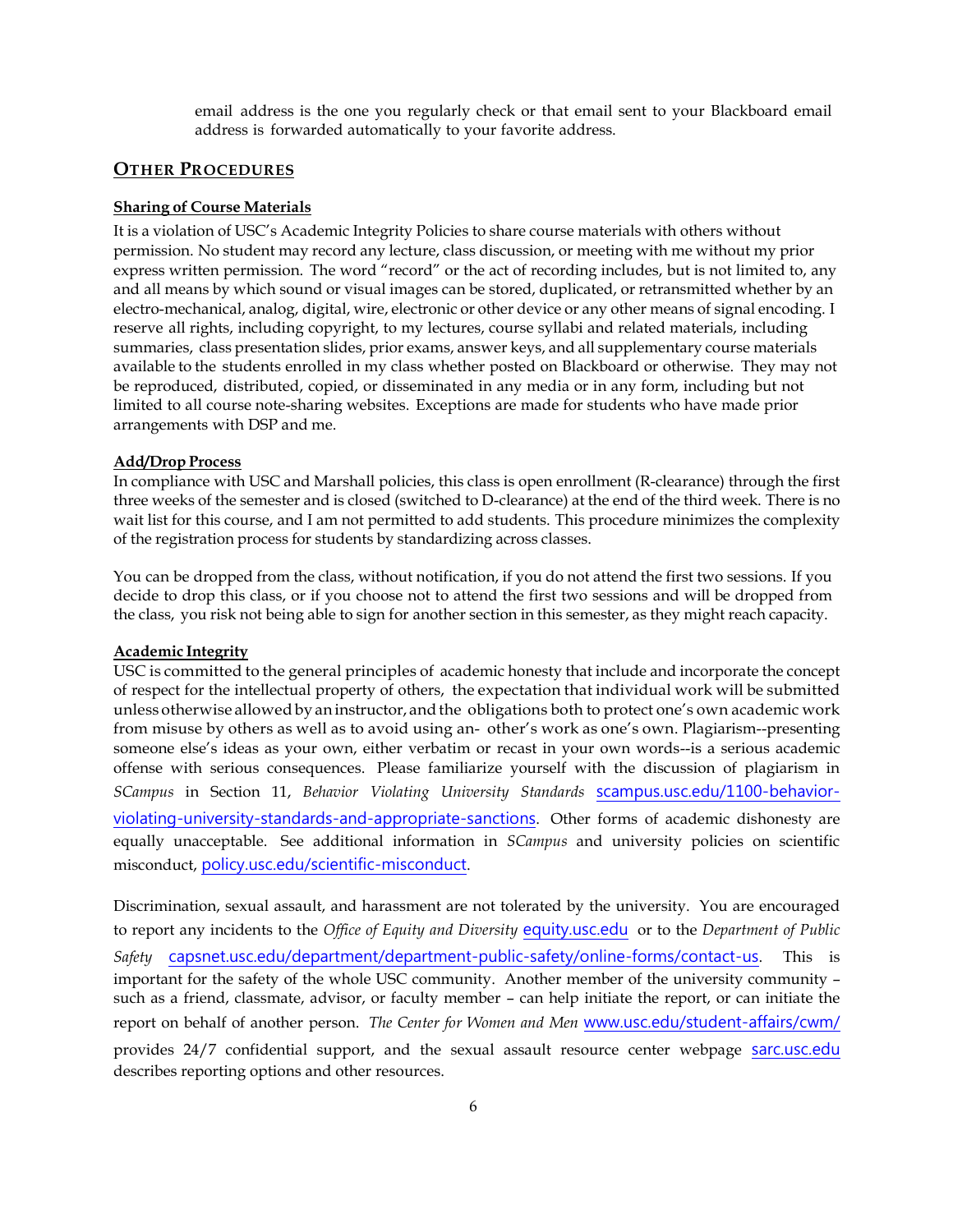#### **Academic Accommodations Based on Disability**

Students whose primary language is not English should check with the *American Language Institute*  [dornsife.usc.edu/ali](http://dornsife.usc.edu/ali), which sponsors courses and workshops specifically for international graduate students. *The Office of Disability Services and Programs* [www.usc.edu/disability](http://www.usc.edu/disability) provides certification for students with disabilities and helps arrange the relevant accommodations. If an officially declared emergency makes travel to campus infeasible, *USC Emergency Information* [emergency.usc.edu](http://emergency.usc.edu/) will provide safety and other updates, including ways in which instruction will be continued by means of blackboard, teleconferencing, and other technology.

#### **Retention of Graded Materials**

In accordance with University requirements, final exams not returned to students will be retained for one semester after the course ends. The instructor is not responsible for maintaining copies of returned paperwork. Returned paperwork unclaimed by the student will be discarded after four weeks. Thus may not be available should a grade appeal be pursued by a student.